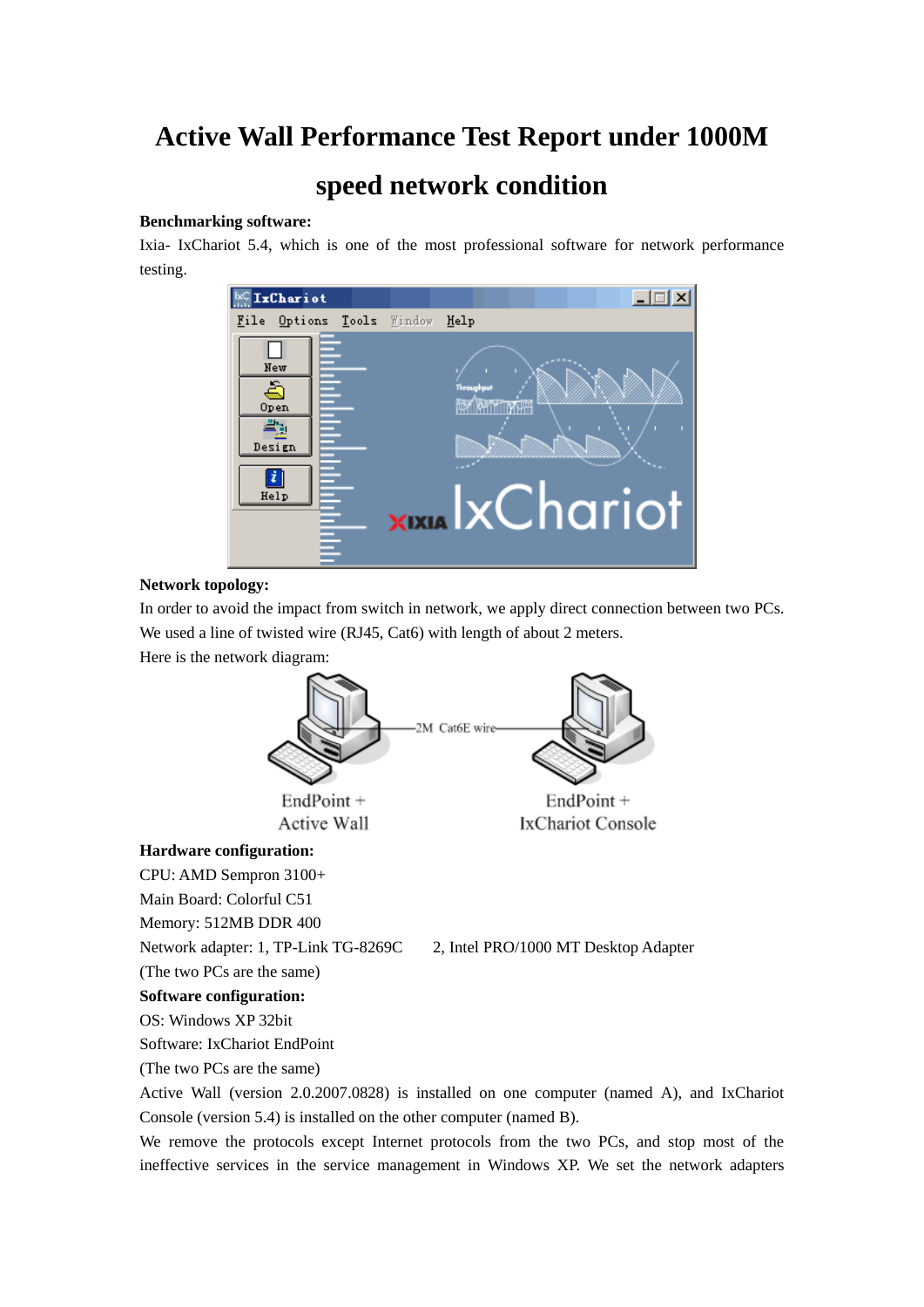parameters as default.

## **Script configuration:**

We modified the sample script "Throughput" from IxChariot. Since there are not enough test cycles in "Throughput" script for testing in 100 MB speed network, we change the parameter "file\_size" from 100,000 to 5,000,000 and the parameter "number\_of\_timing\_records" from 100 to 500.



#### **Test procedure:**

The purpose of this test is to compare impacts on network transferring speed by the software Active Wall. The tests are executed under three different kinds of conditions:

- 1. Network without Active Wall, this condition is treated as a standard;
- 2. Network with Active Wall in, but Active Wall not working;
- 3. Network with Active Wall in, and Active Wall working well;

Because we install two kinds of network adapters on each PC, we test the same kind of adapters in one time. This means TP-Link vs TP-Link and Intel vs Intel.

We make 6 kinds of test conditions in the following list:

|         | Without Active Wall | Active Wall not working | Active Wall working well |
|---------|---------------------|-------------------------|--------------------------|
| TP-Link | T۲                  | T 1                     | mе.                      |
| Intel   | 10                  |                         |                          |

We do 5 cycles of tests under each condition and we admit the best test result of the 5 cycles.

#### **Results:**

For details please go to the links:

- z [T0 Test results in network without Active Wall \(TP-Link\)](http://awall.lanctrl.com/en/benchmark/T0.html)
- [T1 Test results in network with Active Wall in, but Active Wall not working \(TP-Link\)](http://awall.lanctrl.com/en/benchmark/T1.html)
- z [T2 Test results in network with Active Wall in, and Active Wall working well \(TP-Link\)](http://awall.lanctrl.com/en/benchmark/T2.html)
- IO Test results in network without Active Wall (Intel)
- [I1 Test results in network with Active Wall in, but Active Wall not working \(Intel\)](http://awall.lanctrl.com/en/benchmark/I1.html)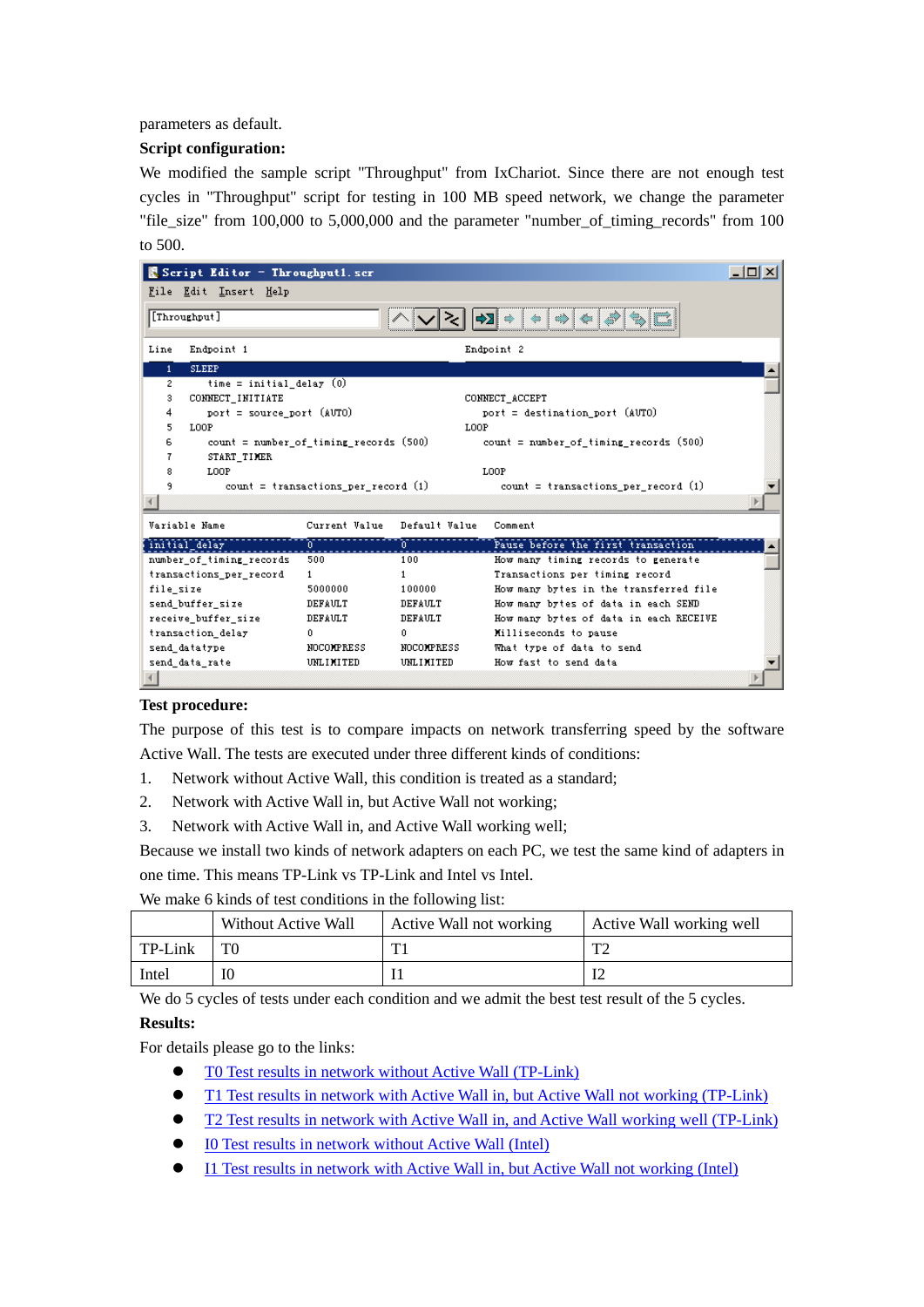[I2 Test results in network with Active Wall in, and Active Wall working well \(Intel\)](http://awall.lanctrl.com/en/benchmark/I2.html)

#### **Statistics:**

Throughput:

|                | Average(Mbps) | Minimum(Mbps) | Maximum(Mbps) |
|----------------|---------------|---------------|---------------|
| T <sub>0</sub> | 833.681       | 727.273       | 851.064       |
| T <sub>1</sub> | 755.202       | 229.885       | 769.231       |
| T <sub>2</sub> | 480.850       | 363.636       | 506.329       |
| 10             | 608.847       | 289.855       | 714.286       |
| 11             | 548.005       | 254.777       | 625.000       |
| I <sub>2</sub> | 447.327       | 325.203       | 481.928       |

Response Time:

|                | Average(s) | Minimum(s) | Maximum(s) |
|----------------|------------|------------|------------|
| T <sub>0</sub> | 0.048      | 0.047      | 0.055      |
| T <sub>1</sub> | 0.053      | 0.052      | 0.174      |
| T <sub>2</sub> | 0.083      | 0.079      | 0.110      |
| $_{\rm I0}$    | 0.066      | 0.056      | 0.138      |
| $\blacksquare$ | 0.073      | 0.064      | 0.157      |
| 12             | 0.089      | 0.083      | 0.123      |

It shows that the network with Active Wall in slows down than without Active Wall, about 90% of the standard one. The response time also increments 1.1 times. If the Active Wall worked in network, the performance falls down again, 60%~70% of the standard one.

Percentage (Average throughput speed)

|         | Without Active Wall | Active Wall not working | Active Wall working well |
|---------|---------------------|-------------------------|--------------------------|
| TP-Link | .00%                | 90.59%                  | 57.68%                   |
| Intel   | 100%                | 90.01%                  | 73.47%                   |

Percentage (Average response time)

|         | Without Active Wall | Active Wall not working | Active Wall working well |
|---------|---------------------|-------------------------|--------------------------|
| TP-Link | 100%                | 110.42%                 | 172.92%                  |
| Intel   | $00\%$              | 110.61%                 | 134.85%                  |

#### **Conclusion:**

The test results match what we expect before. It surprises us that Intel model of network adapters performs not very well in tests. Maybe this Intel model of adapters can not present all of the Intel models. And we can not prove Intel model is better than TP-Link model through stability tests.

- 1. Why does a network with Active Wall in but not working slow down 10% in tests? Because the Active Wall drivers are working in the intermediate layers and filtering the data packets sending or receiving, it may cost some CPU time and network speed to process the procedure.
- 2. Why does a network with Active Wall working well slow down further? When Active Wall does packets filtering, it needs lots of time to compute, and it needs high performance of CPU abilities. No doubt that this will delay the network transferring time and slow down the network speed. However, when a network with multiple points transferring, like more computers, we can not prove that time delay comes from packets filtering.
- 3. Since the computers hardware configuration shows low ability and low performance, we see EndPoint consumes 60%~70% of CPU time during tests, and Active Wall consumes